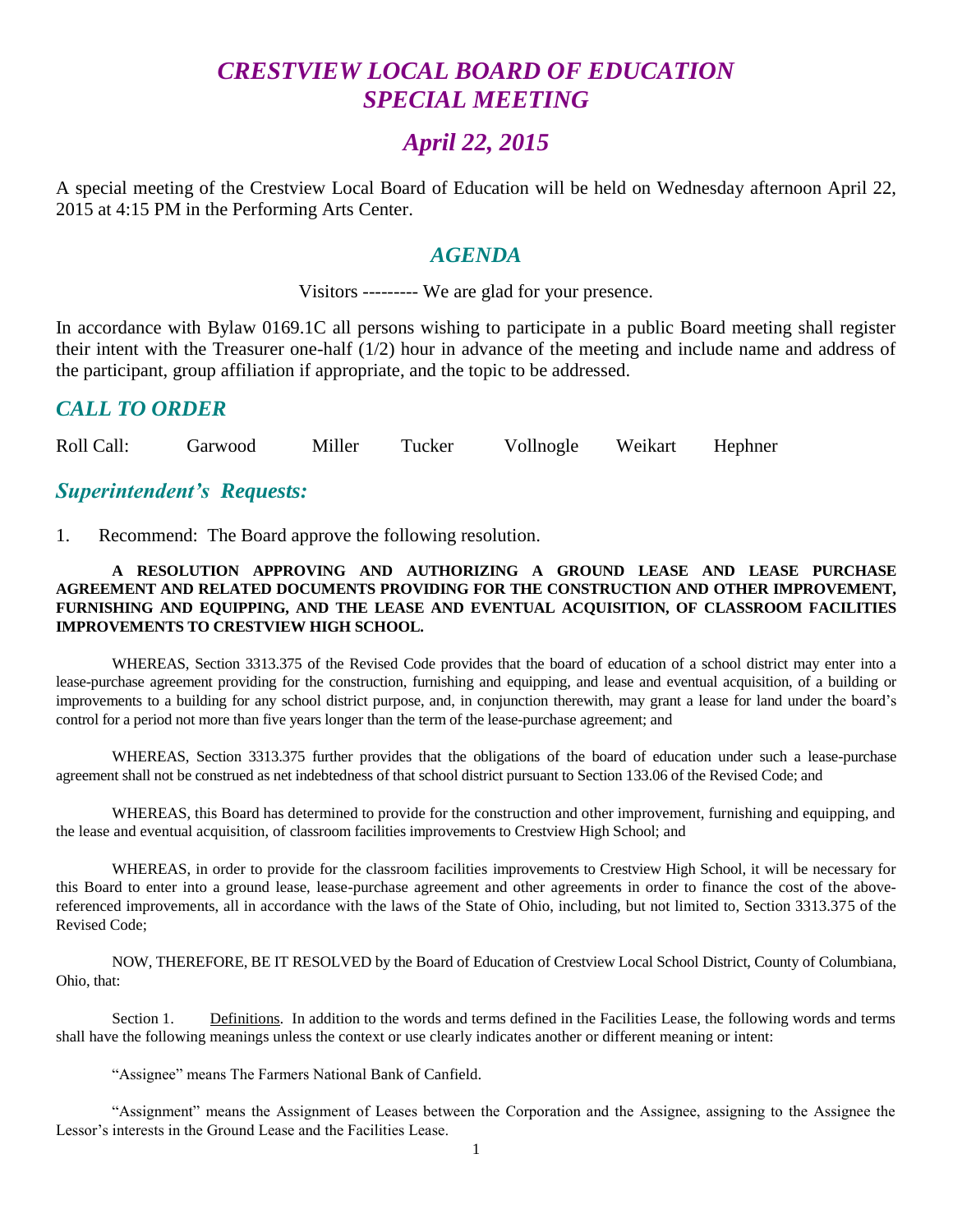"Base Rent" means the payments specified as Base Rent in the Facilities Lease.

"Board" means the Board of Education of the School District.

"Code" means the Internal Revenue Code of 1986, as amended, the Treasury Regulations (whether temporary or final) under that Code or the statutory predecessor of that Code, and any amendments of or successor provisions to the foregoing and any official rulings, announcements, notices, procedures and judicial determinations regarding any of the foregoing, all as and to the extent applicable. Unless otherwise indicated, reference to a section of the Code includes any applicable successor section or provision and applicable Treasury Regulations, rulings, announcements, notices, procedures and determinations pertinent to that section.

"Corporation" means the Ohio School Building Leasing Corporation, an Ohio nonprofit corporation.

"Facilities Lease" means the Lease-Purchase Agreement between the Lessor, as lessor, and the Board, as lessee, conveying a leasehold interest in the Leased Property, and under which the Board shall lease the Leased Property for an initial term and renewal terms that are subject to renewal upon appropriations being made by the Board of funds sufficient to pay the Lease Payments due during each such term.

"Fiscal Officer" means the Treasurer of the Board.

"Ground Lease" means the Ground Lease between the Board, as lessor, and the Lessor, as lessee, conveying a leasehold interest in the Project Site.

"Lease Payments" means the Base Rent due during the initial term and each renewal term of the Facilities Lease.

"Leased Property" means, together, the Project Site and the Project Facilities.

"Lessor" means the Corporation and its successors and assigns as lessor under the Facilities Lease, including the Assignee.

"President" means the President of the Board.

"Project Costs" means the costs of the Project Facilities to be paid with Lease Proceeds as provided in the Facilities Lease.

"Project Facilities" means the improvements to be financed with Lease Proceeds as described in this Resolution and the Facilities Lease, together with any additions, modifications and substitutions thereto as permitted under the Facilities Lease.

"Project Site" means the real property upon which the Project Facilities are to be constructed or installed.

"School District" means Crestview Local School District, County of Columbiana, Ohio.

"Superintendent" means the Superintendent of the School District.

Section 2. Ground Lease and Facilities Lease. The President and the Fiscal Officer are each authorized to sign and deliver the Ground Lease and the Facilities Lease and to signify approval of the Assignment in substantially the forms as are now on file with this Board. The Ground Lease, the Facilities Lease and the Assignment are approved in substantially the forms as are now on file with this Board, together with any changes or amendments that are not inconsistent with this Resolution and are not substantially adverse to the School District that are approved by the officer or officers signing those documents on behalf of this Board, all of which shall be conclusively evidenced by the signing of the Ground Lease and the Facilities Lease or amendments thereto and the signifying of approval of the Assignment or amendments thereto by that officer or those officers. The Board's obligation to pay Base Rent during each term of the Facilities Lease shall constitute a "public obligation" as defined in Section 133.01 of the Revised Code.

Section 3. Leased Property. This Board hereby determines that the Leased Property and the uses thereof as set forth in the preambles to this Resolution are essential to the School District including but not limited to its proper, efficient and economic operation and the welfare of its students.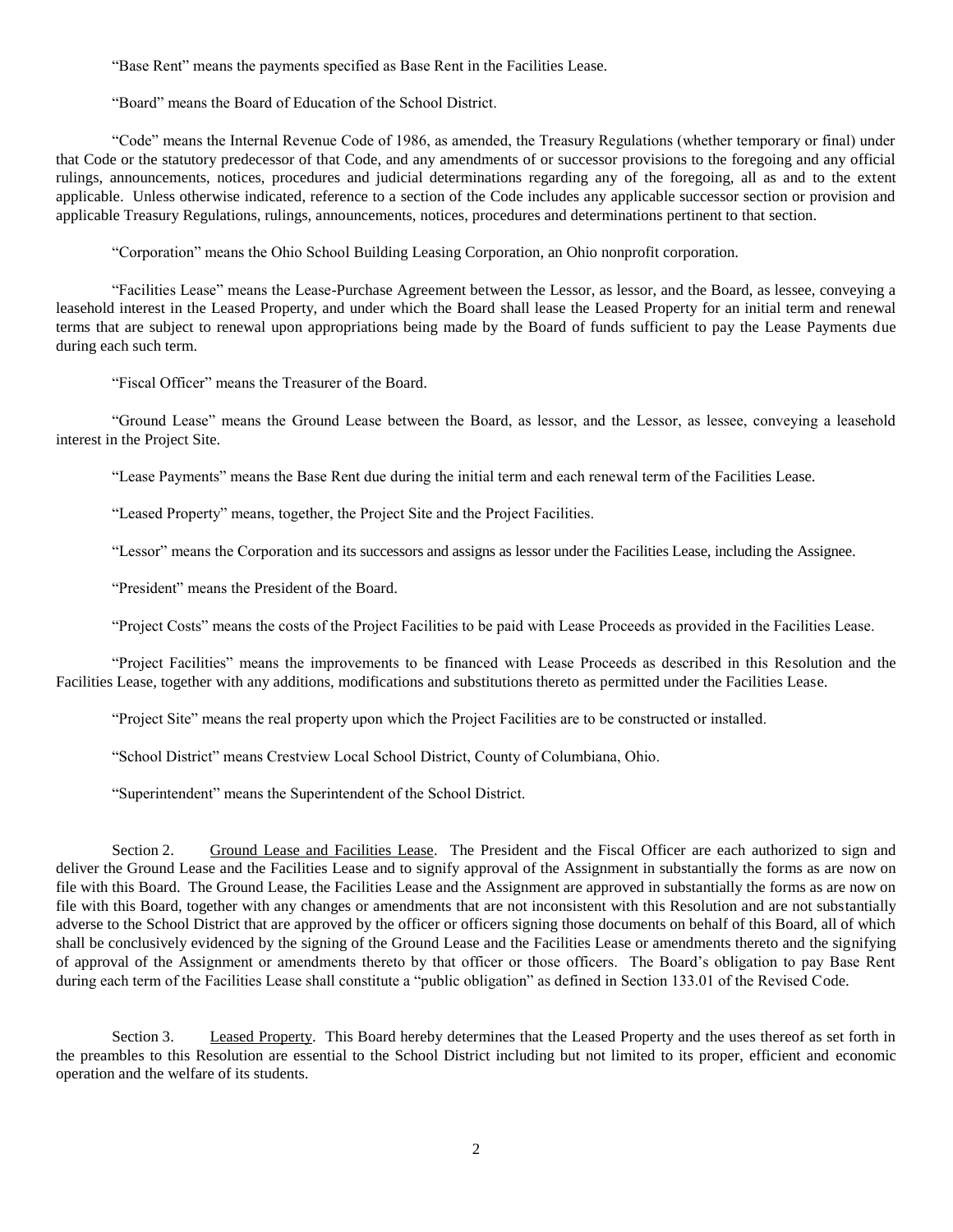Section 4. Determination of Lease Terms. The Fiscal Officer is hereby authorized to determine, having due regard for the best interest of and financial advantages to the School District: (i) the aggregate lease term for the Facilities Lease, the final renewal term for which shall end not more than 10 years after the commencement date of the Facilities Lease; (ii) the term for the Ground Lease, which shall be not more than five years longer than the aggregate lease term for the Facilities Lease; (iii) the Lease Payments, provided, that: (A) the aggregate Lease Payments payable in any fiscal year shall not exceed \$80,000, (B) the aggregate principal components of the Base Rent for the aggregate Lease Term of the Facilities Lease shall not exceed \$360,000, and (C) the aggregate interest components of the Base Rent for the aggregate lease term of the Facilities Lease, which shall not exceed 3.50% per year; and (iv) the prepayment terms for the Facilities Lease, if any.

Section 5. Other Instruments. The President or Vice President of this Board, the Superintendent and the Fiscal Officer are each hereby authorized to take any and all other actions and to sign and deliver any and all other instruments, agreements, certificates and documents as may in their judgment be necessary, desirable, advisable or appropriate in connection with the signing and delivery of the Ground Lease and the Facilities Lease in order to give effect to the transactions contemplated to be performed on the part of the School District under the Ground Lease and the Facilities Lease.

Section 6. Federal Tax Covenants. The Fiscal Officer, as the fiscal officer, or any other officer having responsibility for signing the Facilities Lease, is, alone or in conjunction with any of the foregoing or with any other officer or employee of the School District, authorized to cooperate with the Lessor and the Assignee by making, on behalf of the School District, such covenants and representations in the Facilities Lease as are appropriate and necessary so that (a) the Facilities Lease will not (i) constitute private activity bonds, arbitrage bonds or hedge bonds under Sections 141, 148 or 149 of the Code or (ii) be treated other than as obligations to which Section 103 of the Code applies, (b) the interest components of the Facilities Lease will not be treated as an item of tax preference under Section 57 of the Code, (c) the School District will take or cause to be taken such actions that may be required of it for the interest components of the Facilities Lease to be and to remain excluded from gross income for federal income tax purposes, (d) the School District will not take or authorize to be taken any actions that would adversely affect that exclusion, and (e) the School District, or persons acting for it, will, among other acts of compliance, (i) apply or cause the application of funds received by the School District in consideration of the Assignment to the governmental purpose of the Facilities Lease, (ii) restrict the yield on investment property acquired with that money, (iii) make timely and adequate payments to the federal government if required, (iv) maintain books and records and make calculations and reports and (v) refrain from certain uses of that money, and, as applicable, of property financed with that money, all in such manner and to the extent necessary to assure such exclusion of the interest components under the Code.

The Fiscal Officer, as the fiscal officer, or any other officer of the School District having responsibility for signing of the Facilities Lease is hereby authorized (a) to make or effect any election, selection, designation (including designation of the aggregate of the principal components of the Base Rent payable during all Lease Terms under the Facilities Lease as "qualified tax-exempt obligations" if such designation is applicable and desirable), choice, consent, approval, or waiver on behalf of the School District with respect to the Facilities Lease as the School District is permitted to or required to make or give under the federal income tax laws, including, without limitation thereto, any of the elections provided for in or available under Section 148 of the Code, for the purpose of assuring, enhancing or protecting favorable tax treatment or status of the Facilities Lease or the interest components thereof or assisting compliance with requirements for that purpose, reducing the burden or expense of such compliance, reducing the rebate amount or payments or penalties, or making payments of special amounts in lieu of making computations to determine, or paying, excess earnings as rebate, or obviating those amounts or payments, as determined by that officer, which action shall be in writing and signed by the officer, (b) to take any and all other actions, make or obtain calculations, make payments, and make or give reports, covenants and certifications of and on behalf of the School District, as may be appropriate to assure the exclusion of interest from gross income and the intended tax status of the interest components of the Facilities Lease, and (c) to give one or more appropriate certificates of the School District, for inclusion in the transcript for the Facilities Lease, setting forth the reasonable expectations of the School District regarding the amount and use of all the proceeds from the assignment of the Facilities Lease, the facts, circumstances and estimates on which they are based, and other facts and circumstances relevant to the tax treatment of the interest component of and the tax status of the Facilities Lease

Section 7. Severability. Each Section of this Resolution and each part of each Section hereof is hereby declared to be independent, and the finding or holding of any Section or part of any Section hereof to be invalid or void shall not be deemed or held to affect the validity of any other Section or part of any Section of this Resolution.

Section 8. Prior Acts Ratified and Confirmed. Any actions previously taken by School District officials or agents of this Board in furtherance of the matters set forth in this Resolution are hereby approved, ratified and confirmed.

Section 9. Compliance with Open Meeting Requirements. This Board finds and determines that all formal actions of this Board and of any of its committees concerning and relating to the adoption of this Resolution were taken, and that all deliberations of this Board and of any of its committees that resulted in such formal actions were held, in meetings open to the public, in compliance with the law.